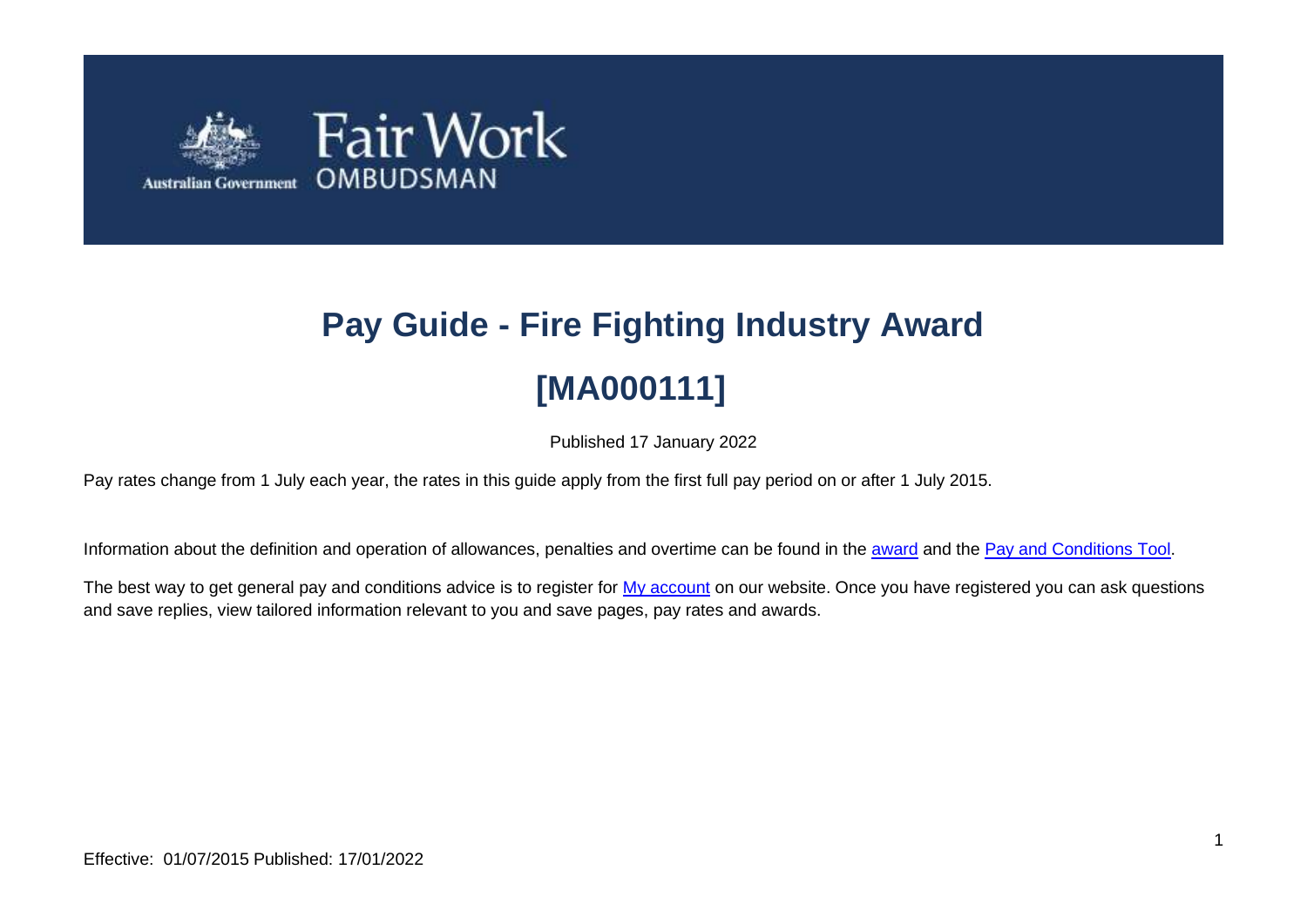## **Rates of pay**

#### **Public sector Full-time**

The rates of pay in the tables for public sector full-time employees include shift loading and average 40 hours loading.

| <b>Classification</b>     | Weekly pay rate | Hourly pay rate | <b>Overtime</b> | <b>Shiftwork - retained on</b> |
|---------------------------|-----------------|-----------------|-----------------|--------------------------------|
|                           |                 |                 |                 | duty                           |
| Recruit                   | \$684.60        | \$18.02         | \$46.84         | \$46.84                        |
| Firefighter level 1       | \$983.66        | \$25.89         | \$46.84         | \$46.84                        |
| Firefighter level 2       | \$997.31        | \$26.25         | \$47.50         | \$47.50                        |
| Firefighter level 3       | \$1,014.41      | \$26.70         | \$48.30         | \$48.30                        |
| Qualified firefighter     | \$1,099.04      | \$28.92         | \$52.34         | \$52.34                        |
| Leading firefighter       | \$1,257.38      | \$33.09         | \$59.88         | \$59.88                        |
| Station officer           | \$1,362.99      | \$35.87         | \$64.90         | \$64.90                        |
| Senior station officer    | \$1,468.31      | \$38.64         | \$69.92         | \$69.92                        |
| Fire service              | \$1,468.31      | \$38.64         | \$69.92         | \$69.92                        |
| communications controller |                 |                 |                 |                                |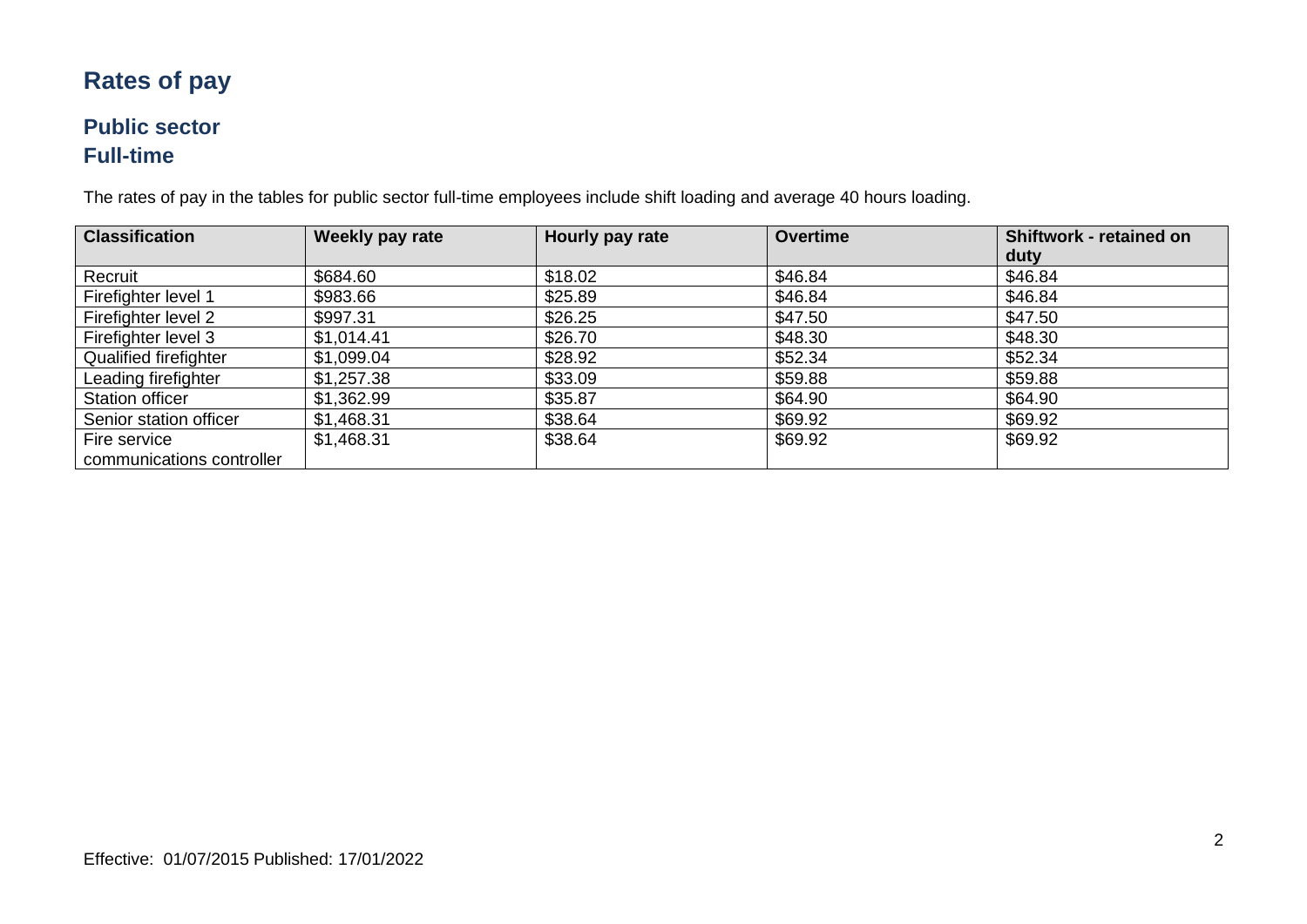### **Private sector Full-time & part-time**

#### **Table 1 of 2**

| <b>Classification</b>  | Weekly pay rate | Hourly pay rate | Saturday - day<br>worker | Sunday - day<br>worker | <b>Public holiday -</b><br>day worker | <b>Public holiday -</b><br>additional day<br>off - day worker |
|------------------------|-----------------|-----------------|--------------------------|------------------------|---------------------------------------|---------------------------------------------------------------|
| Recruit                | \$684.60        | \$18.02         | \$27.03                  | \$36.04                | \$45.05                               | \$27.03                                                       |
| Firefighter level 1    | \$684.60        | \$18.02         | \$27.03                  | \$36.04                | \$45.05                               | \$27.03                                                       |
| Firefighter level 2    | \$694.10        | \$18.27         | \$27.41                  | \$36.54                | \$45.68                               | \$27.41                                                       |
| Firefighter level 3    | \$706.00        | \$18.58         | \$27.87                  | \$37.16                | \$46.45                               | \$27.87                                                       |
| Qualified firefighter  | \$764.90        | \$20.13         | \$30.20                  | \$40.26                | \$50.33                               | \$30.20                                                       |
| Leading firefighter    | \$875.10        | \$23.03         | \$34.55                  | \$46.06                | \$57.58                               | \$34.55                                                       |
| Station officer        | \$948.60        | \$24.96         | \$37.44                  | \$49.92                | \$62.40                               | \$37.44                                                       |
| Senior station officer | \$1,021.90      | \$26.89         | \$40.34                  | \$53.78                | \$67.23                               | \$40.34                                                       |

#### **Table 2 of 2**

| <b>Classification</b>        | <b>Shiftwork</b> | <b>Shiftwork - retained</b> | Overtime -  | Overtime - day | <b>Overtime - public</b> |
|------------------------------|------------------|-----------------------------|-------------|----------------|--------------------------|
|                              |                  | on duty                     | shiftworker | worker         | holiday - day worker     |
| Recruit                      | \$23.43          | \$46.84                     | \$46.84     | \$36.04        | \$45.05                  |
| Firefighter level 1          | \$23.43          | \$46.84                     | \$46.84     | \$36.04        | \$45.05                  |
| Firefighter level 2          | \$23.75          | \$47.50                     | \$47.50     | \$36.54        | \$45.68                  |
| Firefighter level 3          | \$24.15          | \$48.30                     | \$48.30     | \$37.16        | \$46.45                  |
| <b>Qualified firefighter</b> | \$26.17          | \$52.34                     | \$52.34     | \$40.26        | \$50.33                  |
| Leading firefighter          | \$29.94          | \$59.88                     | \$59.88     | \$46.06        | \$57.58                  |
| <b>Station officer</b>       | \$32.45          | \$64.90                     | \$64.90     | \$49.92        | \$62.40                  |
| Senior station officer       | \$34.96          | \$69.92                     | \$69.92     | \$53.78        | \$67.23                  |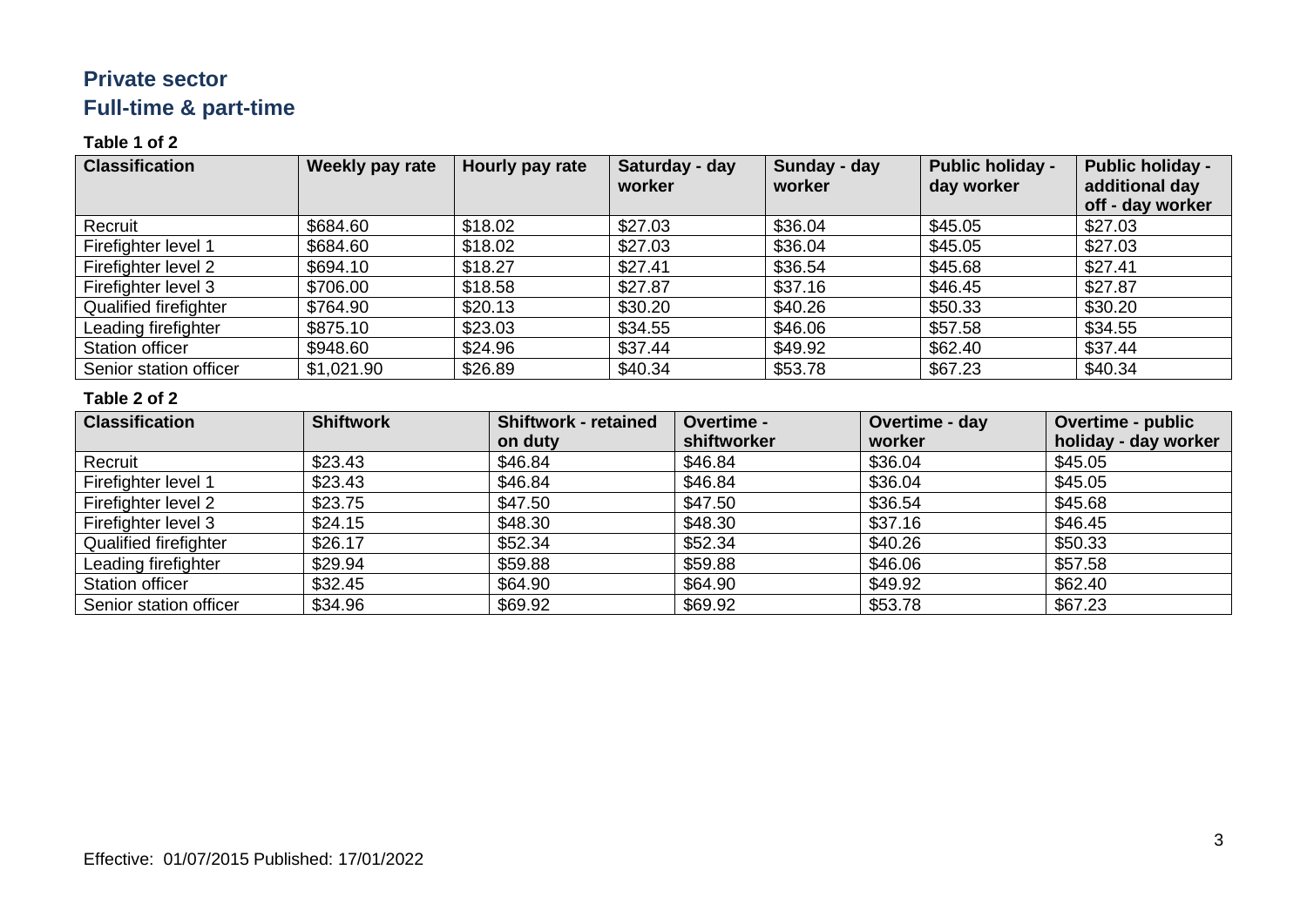## **Allowances**

| <b>Allowances</b>                                                                                                                  | Rate                                              |  |
|------------------------------------------------------------------------------------------------------------------------------------|---------------------------------------------------|--|
| Shift loading - public sector (already included in rates in tables above) - Firefighter level 1                                    | \$205.38 per week                                 |  |
| Shift loading - public sector (already included in rates in tables above) - Firefighter level 2                                    | \$208.23 per week                                 |  |
| Shift loading - public sector (already included in rates in tables above) - Firefighter level 3                                    | \$211.80 per week                                 |  |
| Shift loading - public sector (already included in rates in tables above) - Qualified firefighter                                  | \$229.47 per week                                 |  |
| Shift loading - public sector (already included in rates in tables above) - Leading firefighter                                    | \$262.53 per week                                 |  |
| Shift loading - public sector (already included in rates in tables above) - Station officer                                        | \$284.58 per week                                 |  |
| Shift loading - public sector (already included in rates in tables above) - Senior station<br>officer                              | \$306.57 per week                                 |  |
| Shift loading - public sector (already included in rates in tables above) - Fire service<br>communications controller              | \$306.57 per week                                 |  |
| * Average 40 hours loading - public sector (already included in rates in tables above) -<br>Firefighter level 1                    | \$93.68 per week                                  |  |
| * Average 40 hours loading - public sector (already included in rates in tables above) -<br>Firefighter level 2                    | \$94.98 per week                                  |  |
| * Average 40 hours loading - public sector (already included in rates in tables above) -<br>Firefighter level 3                    | \$96.61 per week                                  |  |
| * Average 40 hours loading - public sector (already included in rates in tables above) -<br><b>Qualified firefighter</b>           | \$104.67 per week                                 |  |
| * Average 40 hours loading - public sector (already included in rates in tables above) -<br>Leading firefighter                    | \$119.75 per week                                 |  |
| * Average 40 hours loading - public sector (already included in rates in tables above) - Station<br>officer                        | \$129.81 per week                                 |  |
| Average 40 hours loading - public sector (already included in rates in tables above) - Senior<br>station officer                   | \$139.84 per week                                 |  |
| * Average 40 hours loading - public sector (already included in rates in tables above) - Fire<br>service communications controller | \$139.84 per week                                 |  |
| Availability allowance - Station officers (Public sector) not working a 10/14 roster                                               | \$1.61 per hour                                   |  |
| Availability allowance - Senior station officers (Public sector) not working a 10/14 roster                                        | \$1.74 per hour                                   |  |
| Availability allowance - Station officers (Private sector) not working a 10/14 roster                                              | \$1.12 per hour                                   |  |
| Availability allowance - Senior station officers (Private sector) not working a 10/14 roster                                       | \$1.21 per hour                                   |  |
| Change of residence (relocation) allowance                                                                                         | reimbursement for reasonable relocation expenses, |  |
|                                                                                                                                    | including the cost transporting family to the new |  |
|                                                                                                                                    | location and moving furniture                     |  |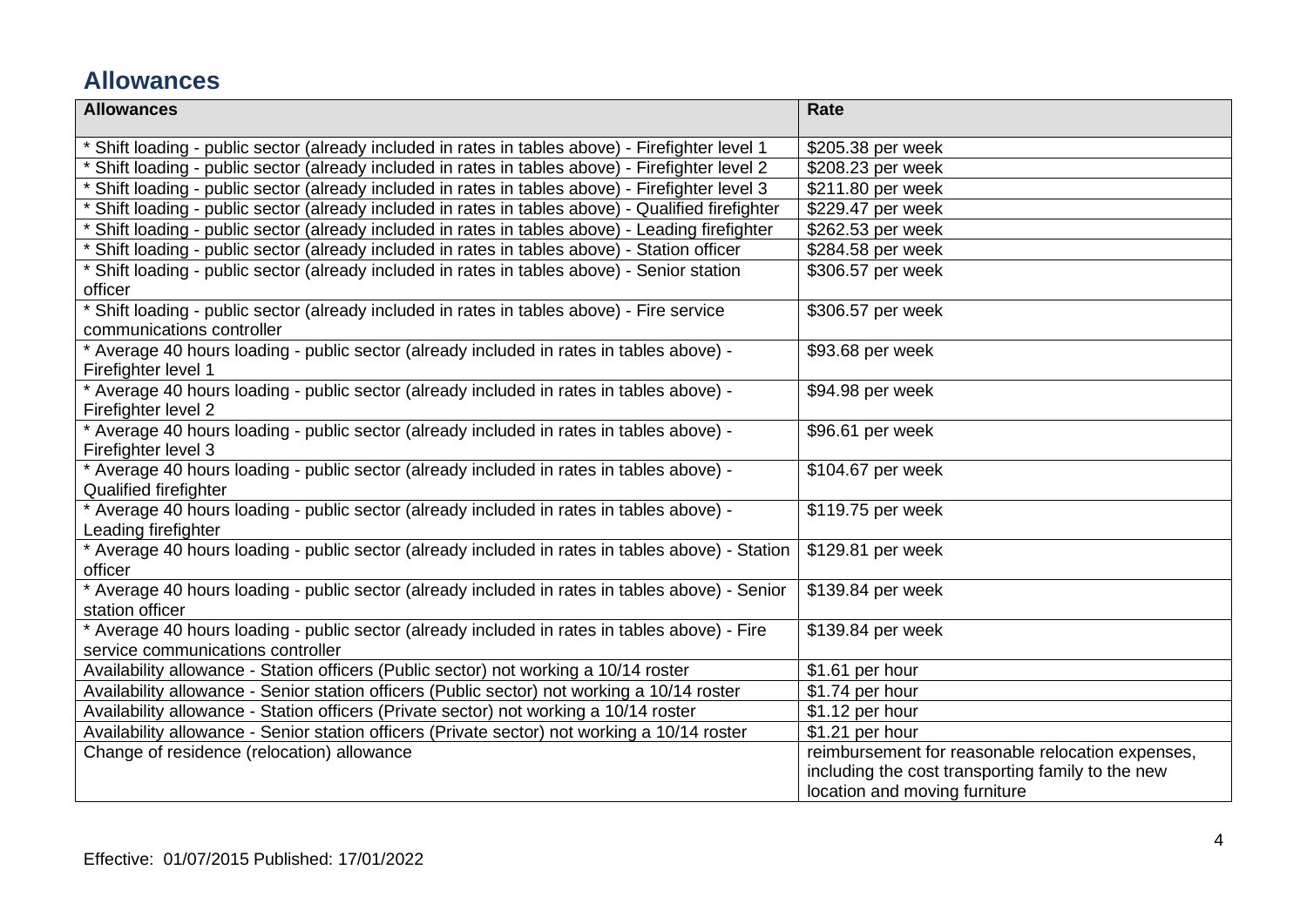| <b>Allowances</b>                                                                                                                                     | <b>Rate</b>                                                                                                                                                                                |
|-------------------------------------------------------------------------------------------------------------------------------------------------------|--------------------------------------------------------------------------------------------------------------------------------------------------------------------------------------------|
| Clothing and equipment reimbursement                                                                                                                  | reimbursement for the cost of buying, replacing,<br>repairing and/or cleaning the clothing and/or<br>equipment                                                                             |
| Driving licence reimbursement - Station officers and Firefighters required to drive emergency<br>vehicles                                             | reimbursement for the cost of drivers licence renewal<br>fees                                                                                                                              |
| First aid allowance                                                                                                                                   | \$0.39 per hour up to a maximum of \$14.92 per week                                                                                                                                        |
| Heavy rescue appliance allowance                                                                                                                      | \$0.48 per hour up to a maximum of \$18.36 per week                                                                                                                                        |
| Meal allowance                                                                                                                                        | \$14.65 for a meal                                                                                                                                                                         |
| Qualification allowance - IFE Graduate Certificate or Certificate of Fire Safety                                                                      | \$0.34 per hour up to a maximum of \$13.00 per week                                                                                                                                        |
| Qualification allowance - both IFE Graduate Certificate and Certificate of Fire Safety                                                                | \$0.50 per hour up to a maximum of \$19.12 per week                                                                                                                                        |
| Qualification allowance - IFE Graduate Certificate and Membership                                                                                     | \$0.62 per hour up to a maximum of \$23.71 per week                                                                                                                                        |
| Relieving allowance                                                                                                                                   | \$24.32 per shift                                                                                                                                                                          |
| Relieving employee reimbursement                                                                                                                      | reimbursement for reasonable accommodation,<br>breakfast and dinner and a meal allowance                                                                                                   |
| Relieving employee transport reimbursement                                                                                                            | reimbursement for the cost of all expenses for the<br>journey to and from their relieving station, more than<br>the expenses between their normal residence and their<br>appointed station |
| Special administrative duties allowance - Station officers and Firefighters                                                                           | \$1.47 per hour up to a maximum of \$55.84 per week                                                                                                                                        |
| Vehicle allowance - motor vehicle                                                                                                                     | \$0.78 per km                                                                                                                                                                              |
| Vehicle allowance - motorcycle                                                                                                                        | \$0.26 per km                                                                                                                                                                              |
| Excess travel expenses - temporarily working at station away from appointed station                                                                   | reimbursement for the cost of all expenses more than<br>normal between home and their appointed station                                                                                    |
| Travelling time allowance - temporarily work at station further from home than appointed<br>station                                                   | 1 hour at overtime rates, per day and payment at the<br>minimum hourly rate for 3 minutes for each 4km or part<br>thereof travelled each way                                               |
| Travelling time allowance - temporarily work at station no further from home than appointed<br>station                                                | 1 hour at overtime rates, per day                                                                                                                                                          |
| Travel expenses - duty at another station while on duty at appointed station - returning during<br>shift                                              | reimbursement for the cost of reasonable transport<br>between the appointed station and the duty station                                                                                   |
| Travelling time allowance - duty at another station while on duty at appointed station - duty<br>station not further from home than appointed station | the appropriate single travelling expenses to the<br>appointed station and 30 minutes overtime rates                                                                                       |
| Travelling time allowance - duty at another station while on duty at appointed station - duty<br>station further from home than appointed station     | the appropriate single travelling expenses to the<br>appointed station, 30 minutes payment at overtime<br>rates and payment at the minimum hourly rate for 2.5<br>minutes per km           |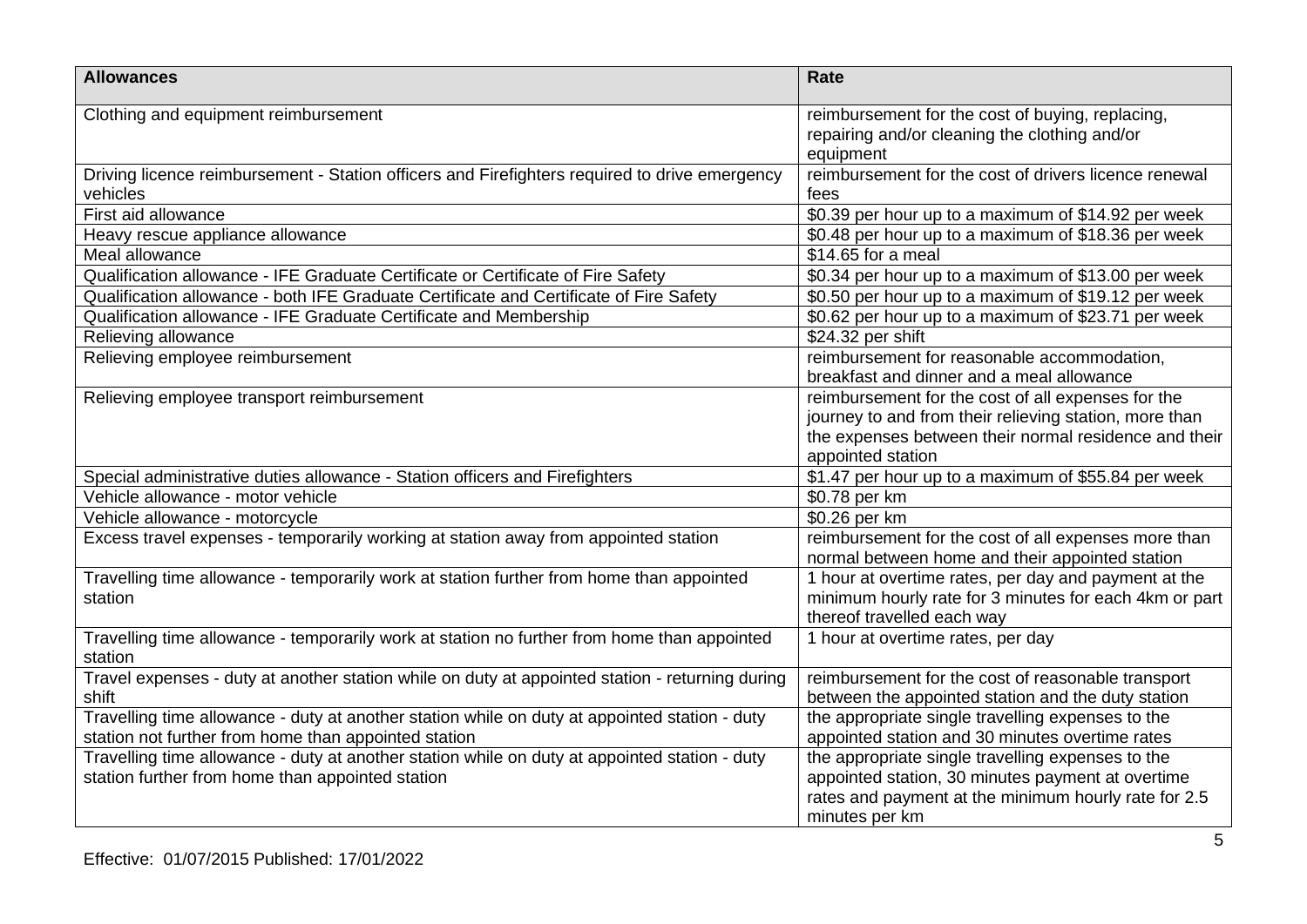| <b>Allowances</b>                                                                                                                             | Rate                                                                                  |  |
|-----------------------------------------------------------------------------------------------------------------------------------------------|---------------------------------------------------------------------------------------|--|
| Transport expenses reimbursement - travel between appointed and duty station, duty away<br>from appointed duty station, or attending training | reimbursement for the cost of reasonable transport                                    |  |
| Travelling to and from training facility allowance                                                                                            | appropriate overtime rates                                                            |  |
| Travelling to training transport reimbursement                                                                                                | reimbursement for the cost of reasonable transport                                    |  |
| Training accommodation reimbursement                                                                                                          | reimbursement for the cost of accommodation                                           |  |
| Accommodation allowance - capital cities                                                                                                      | \$155.40 per night                                                                    |  |
| Accommodation allowance - other places within Australia                                                                                       | \$90.60 per night                                                                     |  |
| Breakfast meal allowance - capital cities                                                                                                     | \$18.88 for a meal                                                                    |  |
| Breakfast meal allowance - other places within Australia                                                                                      | \$12.11 for a meal                                                                    |  |
| Breakfast meal allowance - part-day absence                                                                                                   | \$14.68 for a meal                                                                    |  |
| Lunch meal allowance - capital cities                                                                                                         | \$32.08 for a meal                                                                    |  |
| Lunch meal allowance - other places within Australia                                                                                          | \$24.42 for a meal                                                                    |  |
| Lunch meal allowance - part-day absence                                                                                                       | \$14.68 for a meal                                                                    |  |
| Dinner meal allowance - capital cities                                                                                                        | \$45.16 for a meal                                                                    |  |
| Dinner meal allowance - other places within Australia                                                                                         | \$34.57 for a meal                                                                    |  |
| Dinner meal allowance - part-day absence                                                                                                      | \$19.46 for a meal                                                                    |  |
| Emergency roster - meal and accommodation reimbursement                                                                                       | reimbursement for the cost of meals and<br>accommodation                              |  |
| Recall to duty - travelling time allowance - Monday to Saturday                                                                               | payment at the minimum hourly rate for time spent<br>travelling when recalled to duty |  |
| Recall to duty - travelling time allowance - Sunday and public holidays                                                                       | Payment at time and a half for time spent travelling                                  |  |
|                                                                                                                                               | when recalled to duty                                                                 |  |
| Recall to duty - vehicle allowance                                                                                                            | \$0.78 per km to cover the distance travelled from                                    |  |
|                                                                                                                                               | home to work and return                                                               |  |
| Recall to duty - vehicle allowance                                                                                                            | \$0.26 per km to cover the distance travelled from                                    |  |
|                                                                                                                                               | home to work and return                                                               |  |

#### **Disclaimer**

The Fair Work Ombudsman is committed to providing advice that you can rely on. You can find out more about accountability and what you can expect from us in our [Customer service charter](https://www.fairwork.gov.au/about-us/our-role-and-purpose/our-priorities/our-commitment-to-you#customer-service-charter) at [www.fairwork.gov.au/our-commitment-to-you.](http://www.fairwork.gov.au/our-commitment-to-you)

We take care to ensure that data in this pay guide is accurate and incorporates changes to minimum rates of pay, allowances and penalty rates in awards as soon as they come into effect.